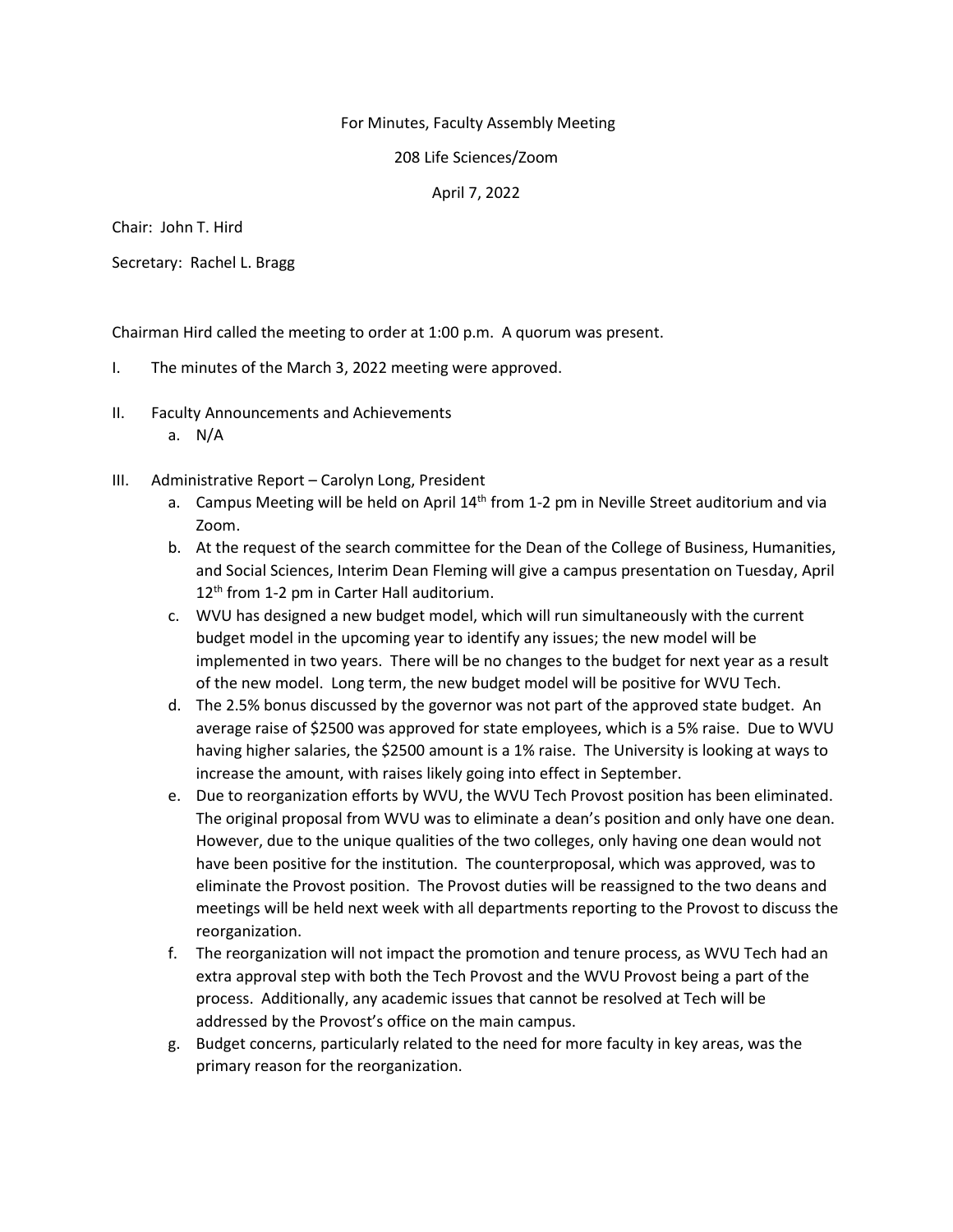- IV. Administrative Report Joan Neff, Provost
	- a. Interviews continue for the Associate Registrar position.
	- b. Administrative changes at Potomac State College related to the President and dean's positions were reviewed.
	- c. The Scheduling Oversight Committee discussed harmonizing all prerequisite courses for the campuses; harmonization is not moving forward at this time, but the issue may arise again in the future.
- V. Chair Report John T. Hird
	- a. President Long created a Presidential Leadership Award for the nursing students.
	- b. Special Faculty Assembly meeting will be held on April 21 $st$  to address Commencement Policy and approval of graduates.
- VI. ACF Report Asad Davari
	- a. SB 498 related to race and critical race theory passed but not by the deadline so it was not signed into law.
	- b. The funding model and state budgets bills both passed and were signed into law. The budget did include a salary increase for state employees.
- VII. Committee Reports
	- a. Faculty Senate Asad Davari
		- i. During the Executive Committee Meeting, Vice Provost Paul Kreider discussed the new budget model and the timeline for implementation. The Campus Conversation regarding the budget can be viewed online.
		- ii. The Provost's office is working on changes to the Promotion and Tenure document, including not awarding tenure at the Assistant Professor level and more flexibility with percentages on the work plan.
	- b. Library Committee Doug Terry
		- i. The library has funds available to purchase books for research and library use. Please send requests to Mary Strife as soon as possible.

## VIII. Agenda

- a. Second reading of revised Promotion and Tenure Document
	- i. Motion to return document to Faculty Status Committee to make additional revisions to reflect the elimination of the Provost position and changes being made by WVU to the university's Promotion and Tenure document; second. Motion passes.
- b. Nominations for Faculty Assembly Positions
	- i. Chair-Elect
		- 1. Cynthia Hall
		- 2. Andrew Wheler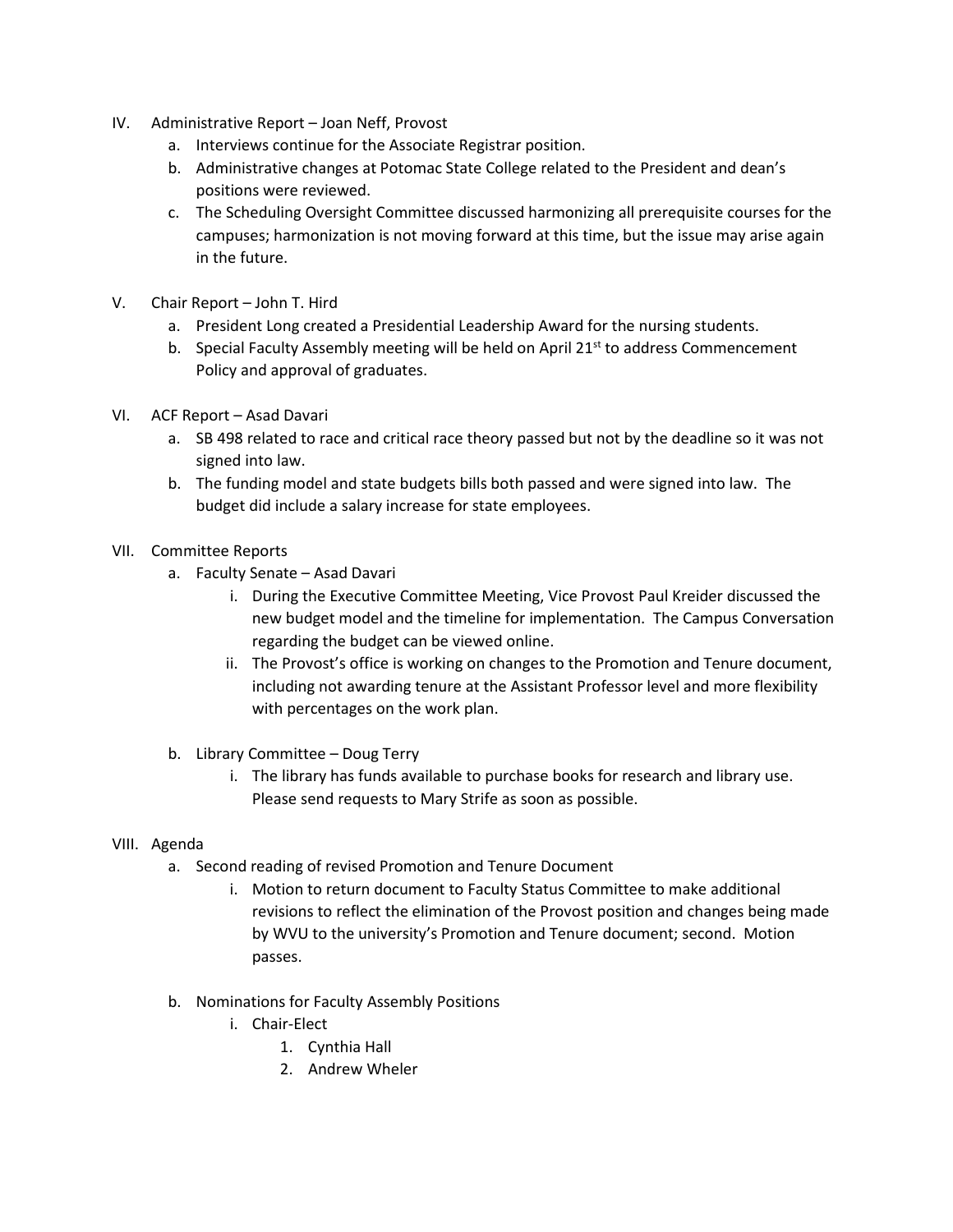- ii. Secretary
	- 1. Rachel L. Bragg
- iii. Faculty Council
	- 1. Deborah Chun
	- 2. J.T. Hird
	- 3. Scott Hurst
	- 4. Doug Terry
	- 5. Angela Peterson
- iv. Academic Appeals
	- 1. Bill Clough
	- 2. Taejin Kim
	- 3. Brian Leary
	- 4. Brent Linsley
	- 5. Caroline McKelvie
	- 6. Diana Powers
- v. Athletics
	- 1. Angela Peterson
	- 2. Diana Powers
	- 3. Maegen Shults
- vi. Commencement
	- 1. Peggy Lambert Fink
	- 2. Lauren Fowler
	- 3. Hillary Parcell
- vii. Loans, Grants, and Scholarships
	- 1. Peggy Lambert Fink
	- 2. Kimberlyn Gray
	- 3. Horng-Jyh (Tigra) Yang
- viii. Research
	- 1. Alecia Barbour
	- 2. Cynthia Clark
	- 3. Jemma Cook
	- 4. Tarek Farhat
	- 5. Crosby Hipes
	- 6. Matthew Williams
	- 7. Horng-Jyn (Tigra) Yang